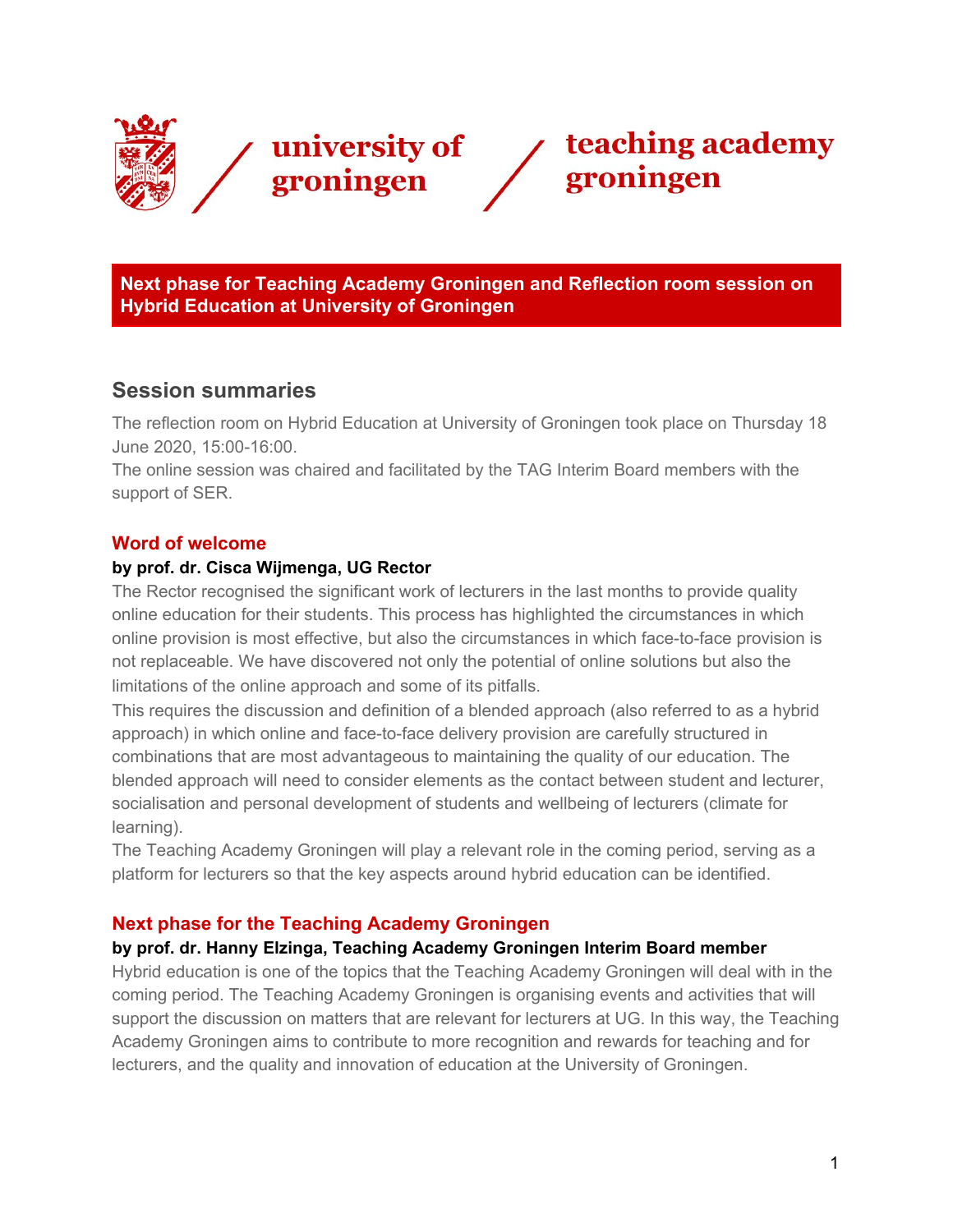In order to make this development possible, the Teaching Academy Groningen - as a community of practice - will focus on thematic areas organised as communities of expertise to focus on key topics.

In the next phase, the Teaching Academy Groningen will have a management team consisting of an academic leader and three coordinators assigned to communities of expertise, to support the academic leader in the day-to-day realisation of the work. The Teaching Academy Groningen will continue to stimulate dialogue and reflection.

## **Notes and suggestions from the reflection room**

The reflection room was structured around the questions below, which were first dealt with in smaller groups in the break-out sessions and then reviewed in the plenary session. Notes and suggestions are available in this document:

1. Digital (in)equality and student well-being

Which students need special attention?

- How do we best support our students and student learning in a hybrid model
- 2. Digital didactics

Which aspects of 'emergency remote teaching' do we want to keep? What kind of support do teachers need?

3. On-campus education within the hybrid model What does hybrid education entail? What is our vision on hybrid education? How do we design on-campus education within the 1.5 m society?

# **1. Digital (in)equality and student well-being**

#### **Which students need special attention?**

- New groups of special needs students have to be recognized. For example, whether you have access to computers and connections.
- Perhaps more importantly, students in isolation, with a lack of motivation. Loneliness, lack of stimulus from social group behavior. Social interaction is essential for learning.

## **How do we best support our students and student learning in a hybrid model**

- Be more explicit on what students need (webcam, computer, internet, software). What do we already offer and how? Make this known among students.
	- $\circ$  Record lectures (and the chat) as a solution to wifi problems that students may encounter
- Perhaps also a buddy system to connect students to new students, small groups, online communities. Study associations help or might be able to help in this regard. Extend introduction groups (from the study associations) throughout the whole year.
- Get in contact with students by phone. This can be done by study advisors and also by teachers.
- Provide study-related mentoring activities from within the study program and more social mentoring from within the study association.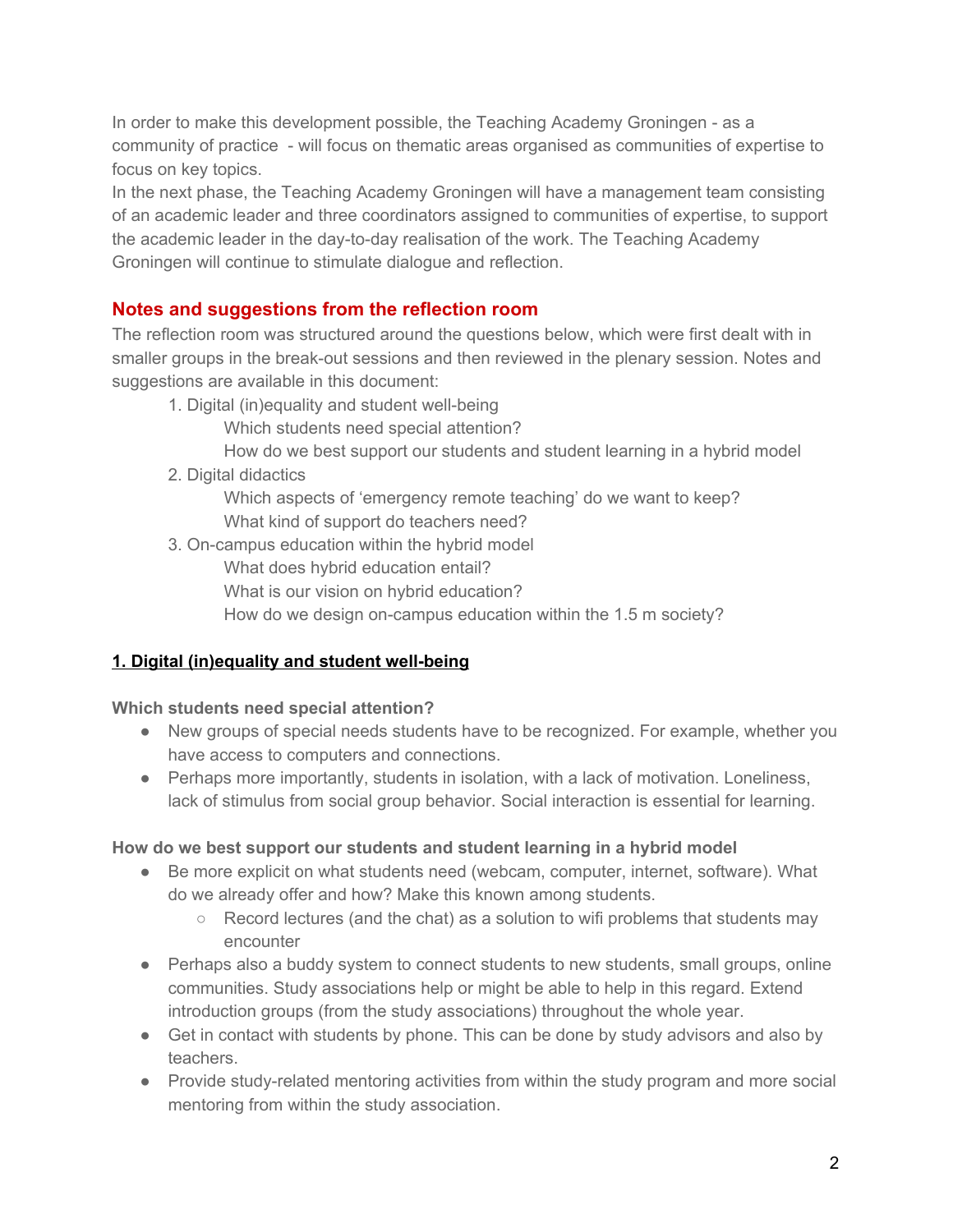• Think of alternative learning activities to keep students engaged (use chat, breakout rooms, ask students to present)

## **2. Digital didactics**

### **Which aspects of 'emergency remote teaching' do we want to keep?**

- We need to distinguish between hybrid learning and emergency remote teaching  $\rightarrow$  We are currently not working on hybrid learning, but are trying to survive in the current situation
	- We haven't had the time to really prepare for this situation, we would use this situation as an opportunity to learn
- There are numerous opportunities with online teaching, which we should explore
	- Nestor should be used more (rather than solely using it for uploading documents) which is now happening more due to this crisis
		- Use nestor as a discussion platform
	- Feedback Fruits is a useful software to provide students with feedback and for outsourcing learning towards a different platform

## **What kind of support do teachers need?**

- For the long term, teachers would need more training. They also need more time to prepare and work on developing more different techniques and different alternatives.
	- We are currently using our off-line formats to teach online, teachers need time and training to develop actual online formats
- Lecturers should reflect on the role a lecturer in education and more specifically, the role in online education and the role in on-campus education.
- Lecturers need to be motivated intrinsically as well as being motivated by the University to develop themselves regarding hybrid teaching.
- A platform to share best practices is desirable.
- Additional staff to provide proper hybrid education

# **3. On-campus education within the hybrid model**

## **What does hybrid education entail?**

● Distinguishing between immediate survival considerations and a more long-term vision on teaching.

# **What is our vision on hybrid education?**

- Reflection on what is good education is necessary to determine what good hybrid education is.
- Long-term vision: need to think about what education means: more than just pouring knowledge into students, depends on a social context.
- We need to keep in mind that offering both online and offline education may increase the workload for staff